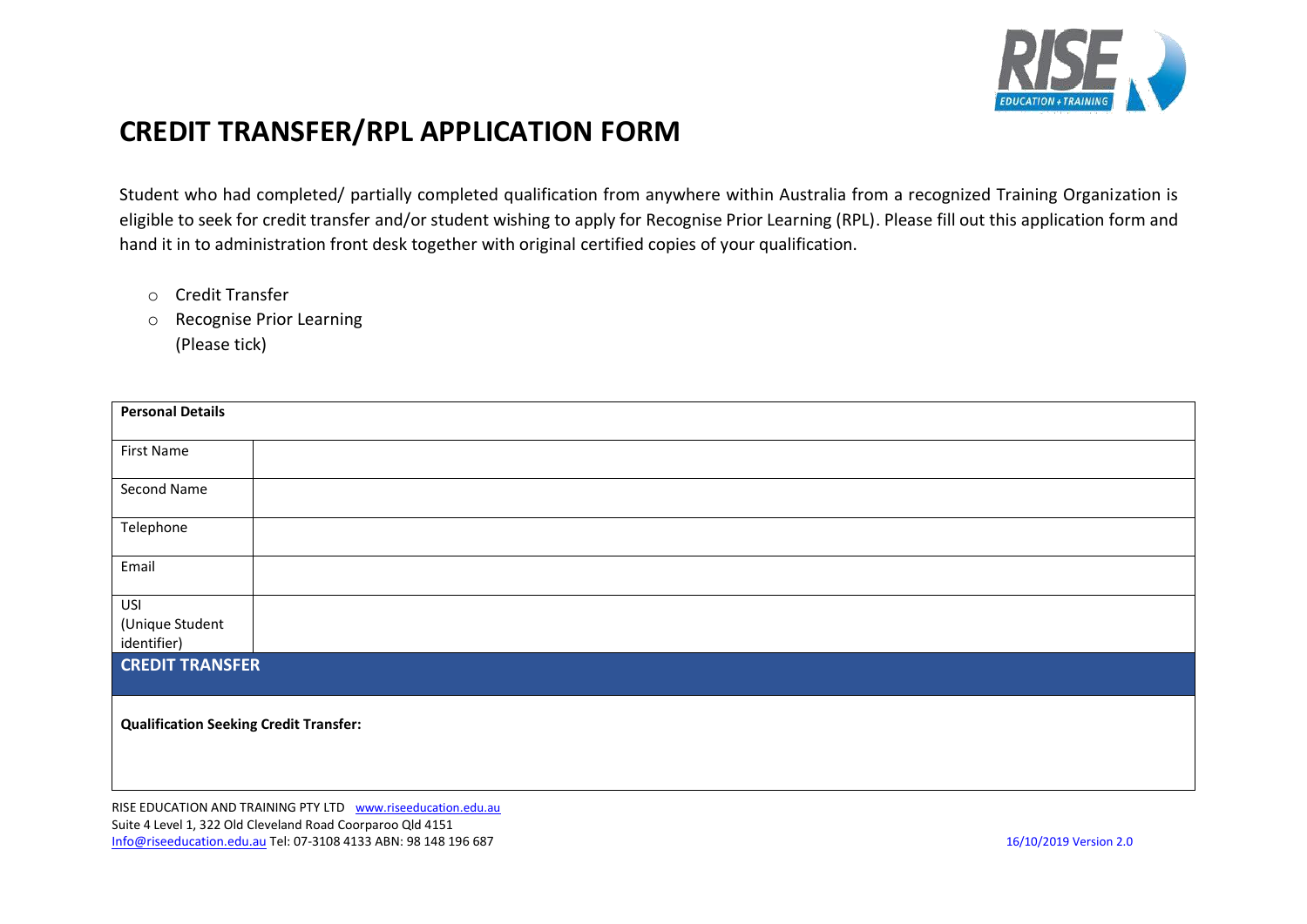| <b>Previous Unit Completion Details</b> |                                     |                 |                                                                       |                           |  |  |
|-----------------------------------------|-------------------------------------|-----------------|-----------------------------------------------------------------------|---------------------------|--|--|
| <b>Course Name:</b>                     |                                     |                 |                                                                       |                           |  |  |
| Educational<br><b>Institute Name:</b>   |                                     |                 |                                                                       |                           |  |  |
| Unit Code:                              | Previous Unit of Studied Title/Name | Year Completed: | All Documentation Supplied<br>(Certificate/Transcript/USI Transcript) | Credit Approved<br>Yes/No |  |  |
|                                         |                                     |                 |                                                                       |                           |  |  |
|                                         |                                     |                 |                                                                       |                           |  |  |
|                                         |                                     |                 |                                                                       |                           |  |  |
|                                         |                                     |                 |                                                                       |                           |  |  |
|                                         |                                     |                 |                                                                       |                           |  |  |
|                                         |                                     |                 |                                                                       |                           |  |  |
|                                         |                                     |                 |                                                                       |                           |  |  |
|                                         |                                     |                 |                                                                       |                           |  |  |
|                                         |                                     |                 |                                                                       |                           |  |  |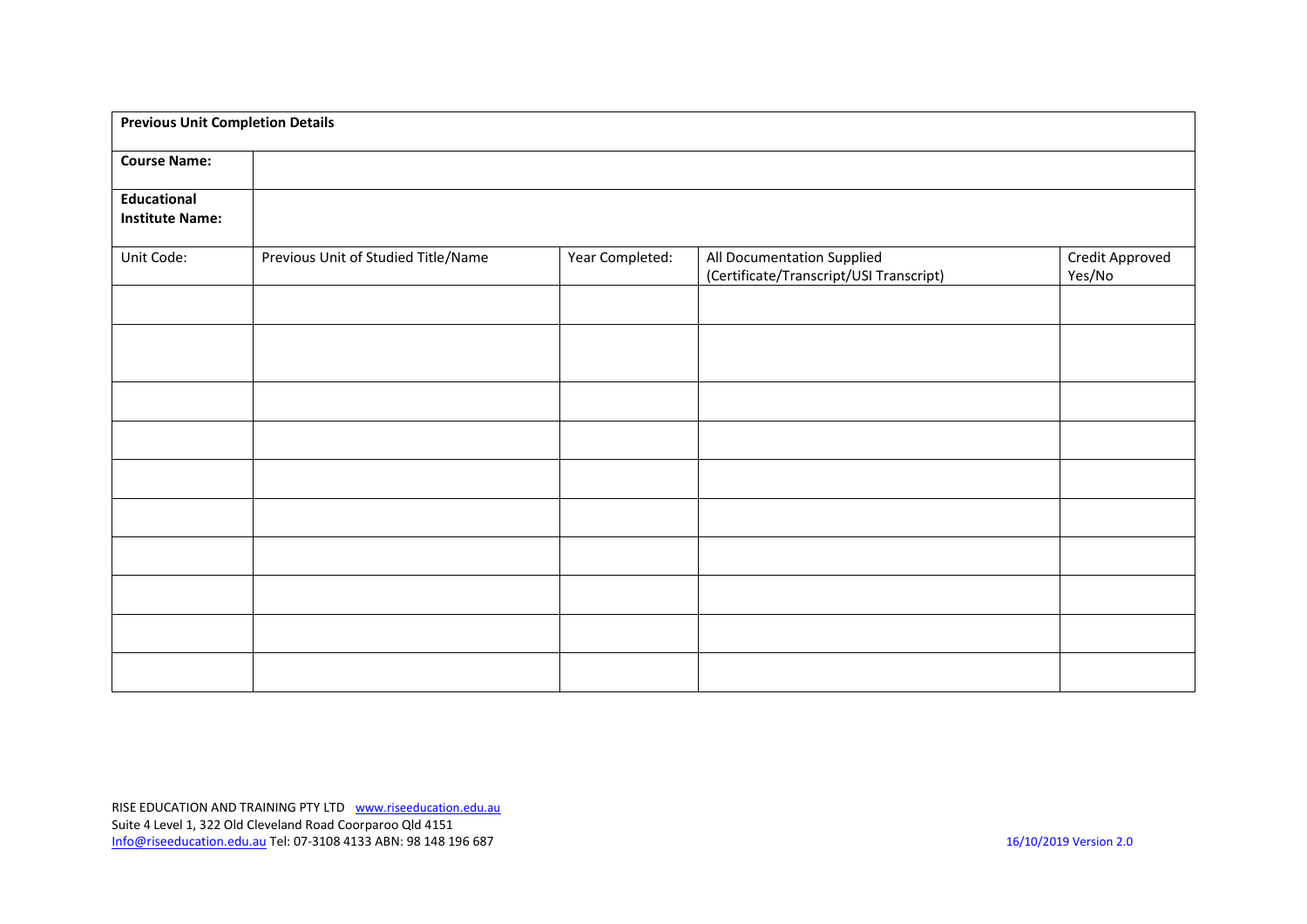## **STUDENT Declaration**

- $\checkmark$  I warrant that the information on this form is correct and complete. I acknowledge that the provision of incorrect information or the withholding of relevant information relating to my application, including academic transcript/s, might invalidate my application and that Rise Education and Training may withdraw an offer of a place or cancel my enrolment in consequence.
- $\checkmark$  I understand the purposes for which my personal information will be used and permit Rise Education and Training to collect and verify any information, in accordance with the Commonwealth Privacy Principles
- ✓ I authorise Rise Education and Training to obtain further information with respect to my application and, if necessary, seek academic information or transcripts from Australian educational institutions.
- $\checkmark$  I understand that Rise Education and Training is not responsible if any educational body or institution does not supply these records. I understand that the results of the search will be made available to me on request.
- $\checkmark$  I have attached all documentation and where requested, have organised for certified copies.

declare that the documents information that I provided above is true and genuine.

| <b>Student Signature:</b> | Date. |
|---------------------------|-------|
|---------------------------|-------|

**Office use only**

**Full name of staff member & position processing application:**

**CT Outcome: Documents verified for authenticity:**

**CT approved/not approved:**

RISE EDUCATION AND TRAINING PTY LTD [www.riseeducation.edu.au](http://www.riseeducation.edu.au/) Suite 4 Level 1, 322 Old Cleveland Road Coorparoo Qld 4151 [Info@riseeducation.edu.au](mailto:Info@riseeducation.edu.au) Tel: 07-3108 4133 ABN: 98 148 196 687 16/10/2019 Version 2.0